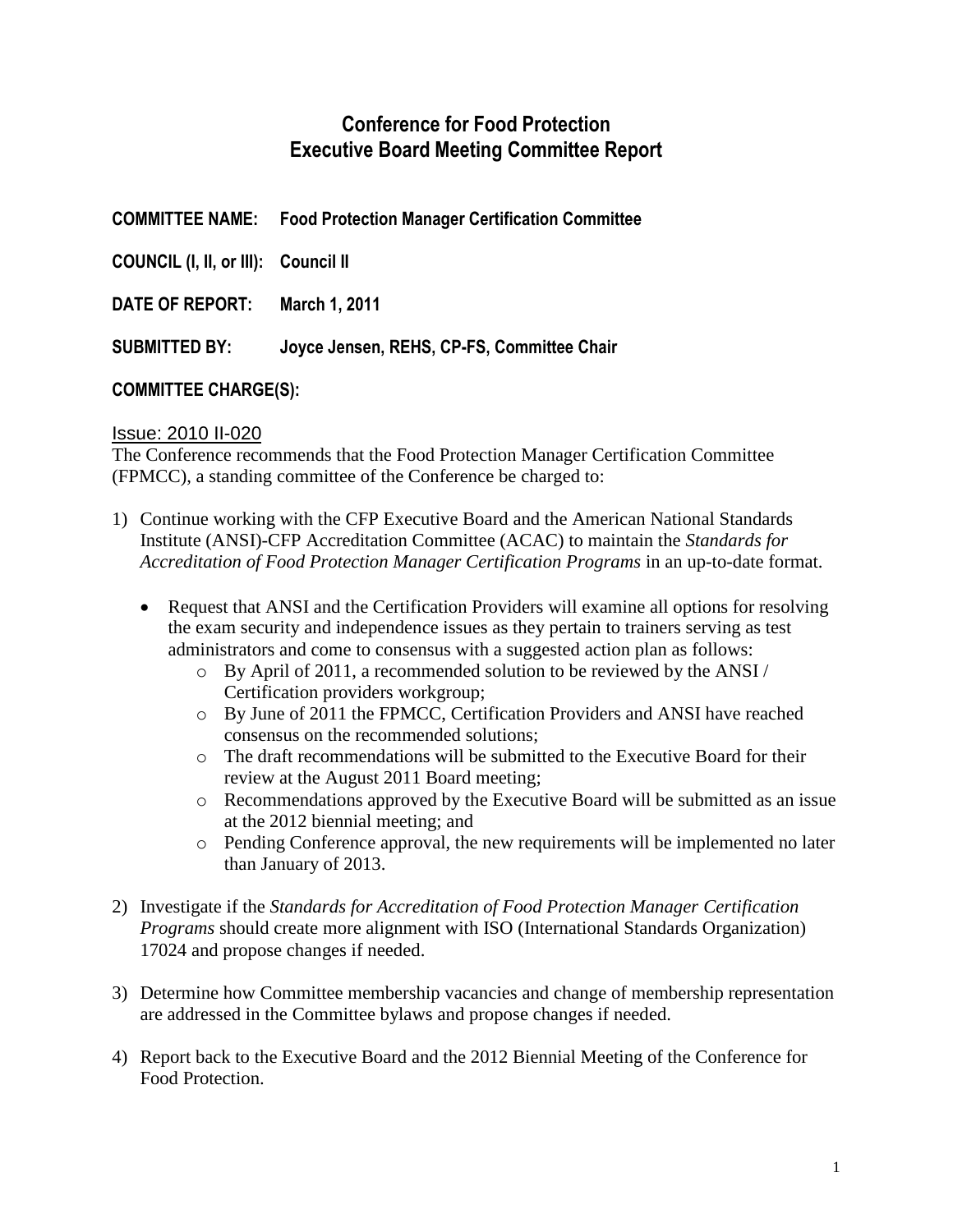#### **BOARD ACTION REQUESTED:**

#### Committee Membership

Attached is a complete roster of the FPMCC membership.

Becky Stevens-Grobbelaar resigned from the committee on October 4, 2010. Chair is requesting approval of the following replacement for a food service industry representative member to the Committee.

J. Keith Jackson Ph.D. Potbelly Sandwich Works Director of Food Safety & Quality 222 Merchandise Mart Chicago, IL 60654 O: 312-475-3854/C: 407-701-0997/F: 312-873-3937 [keith.jackson@potbelly.com](mailto:keith.jackson@potbelly.com)

Chair is requesting approval of the following replacement for Amy Roedl, alternate to Kate Piche with the National Restaurant Association Solutions, a Certification Provider representative member to the Committee.

Paul Hineman Executive Director National Restaurant Association Solutions 175 West Jackson, Suite 1500 Chicago, IL 60604-2814 312-715-6766.

## **PROGRESS REPORT / COMMITTEE ACTIVITIES WITH ACTIVITY DATES:**

#### Committee Orientation

Previous committee chair and long time committee member Dr. Cynthia Woodley presented the new committee members, and some returning members, with an FPMCC orientation on the morning of August 25, 2010, prior to the committee meeting. This provided important information about the committee's history, the Standards, the terminology, and about ANSI and ACAC so they are better prepared to participate in the committee meeting. This 2010 PowerPoint presentation is available on the CFP Website, replacing the previous orientation from 2009.

## August 25-26, 2010, FPMCC Meeting

The committee held a face-to-face meeting following the August 2010 CFP Board meeting in Rosemont, Illinois. The committee appreciates U.S. Foodservice for providing the meeting room. The ANSI/Certification Providers Workgroup had already been formed to begin work to address the CFP charge. Other workgroups were established, and chairs were selected. Every Committee member is asked to serve on at least one of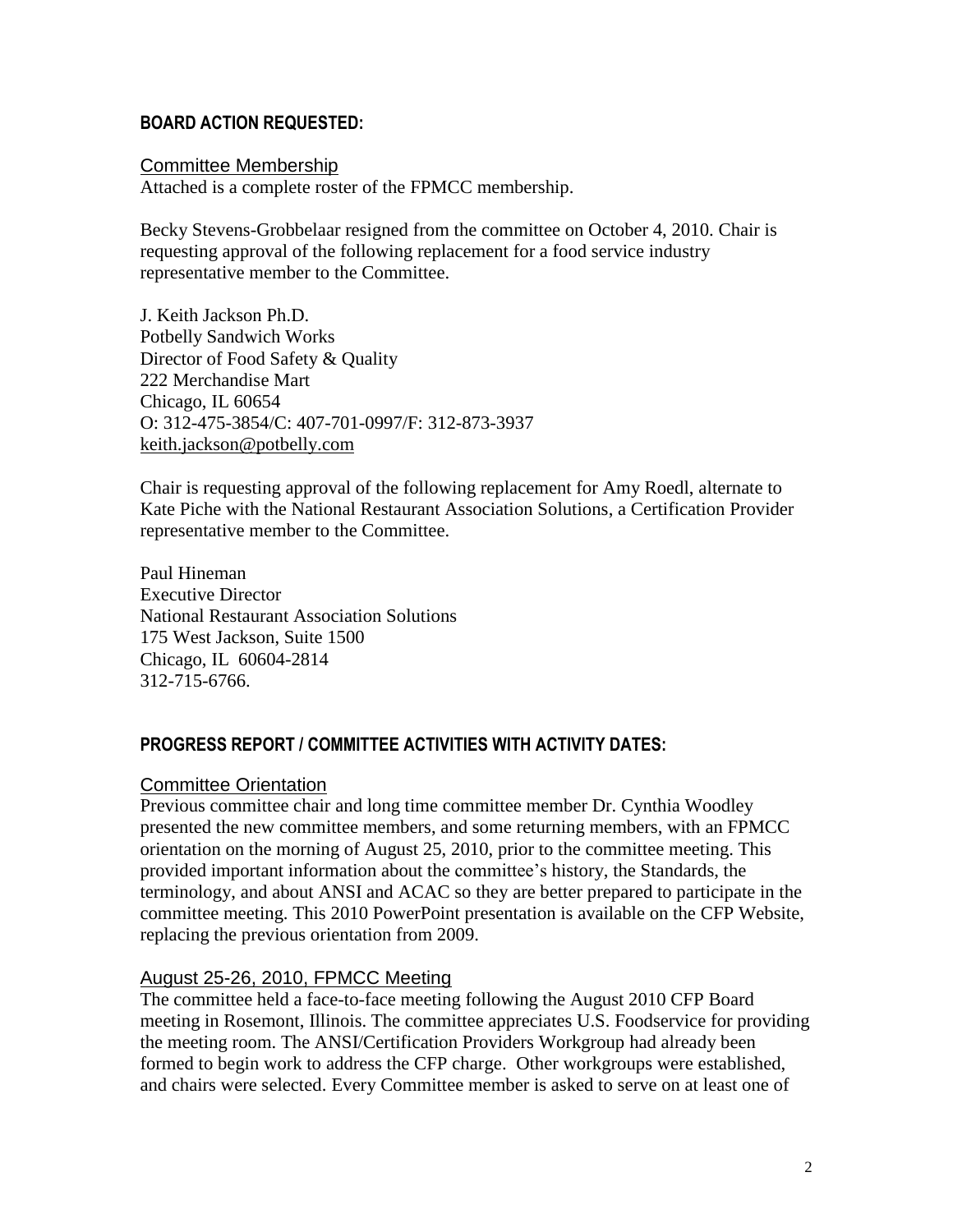the workgroups. The workgroups met following the FPMCC meeting to begin their work to meet the committee's objectives.

| <b>Workgroup</b><br><b>Logistics</b> | Chair<br>Geoff Luebkemann | Function<br>Arrange for meetings, conference calls,<br>Scribe assignments, minutes                            |
|--------------------------------------|---------------------------|---------------------------------------------------------------------------------------------------------------|
| <b>Communications</b>                | George Roughan            | Prepare communication re: Standards, FAQ,<br>CFP webpage                                                      |
| <b>Standards</b>                     | Kate Piche                | Maintain the Standards, propose revisions                                                                     |
| <b>Bylaws</b>                        | Vicki Every               | Review and recommend revisions to<br><b>FPMCC Bylaws</b>                                                      |
| <b>ANSI/Providers</b>                | Jeff Hawley               | Examine all options for resolving the exam<br>security and independence issues as charged<br>by the 2010 CFP. |

## ANSI Report - Revision of the Accreditation Application

At the August 2010 meeting the committee discussed and provided input to the ANSI proposed changes to the Accreditation application based on the changes to the Standard that were made by the 2010 Biennial CFP. The Committee voted unanimously to accept the changes as amended. The committee voted unanimously to establish an implementation date of July 2011, the beginning of the next application cycle, for these changes.

## Conference Calls

A FPMCC conference call hosted by Harris Teeter was held on December 7, 2010, to review the report from the Communication Workgroup findings and recommendations from their review of the CFP Website. A February 10, 2011, Conference call was hosted by National Restaurant Association Solutions as a webinar to review the report from the Standards Workgroup.

## Committee Communication, Minutes Posted on CFP Website

Once the FPMCC meeting minutes have been approved, they will be posted on the CFP Food Protection Manager Certification webpage.

## Communication Workgroup

George Roughan led the workgroup members through a systematic review of the whole CFP Website. Each member was assigned a part of the website to review. They worked through email communication and had a conference call on September 24, 2010. The findings were presented in a report to the FPMCC on the December 7, 2010, conference call. With some minor changes, the report was accepted and directed to be shared with Jeff Lineberry and Lisa Wright.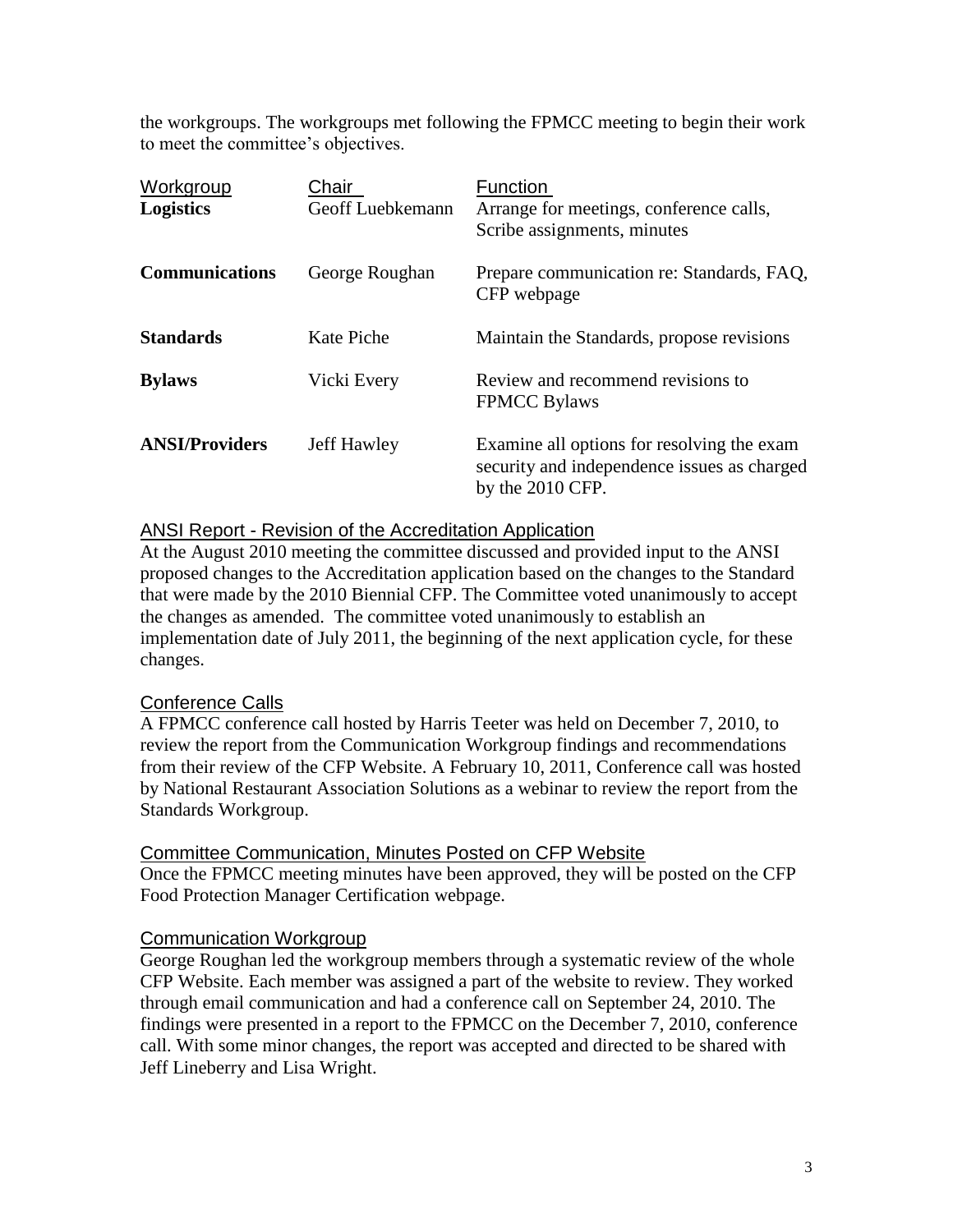On February 1, 2011, George Roughan, Joyce Jensen, Jeff Hawley, Jeff Lineberry, and Lisa Wright had a conference call to review the Communication Workgroup's report. Lisa went to work right after receiving the report and had already made many of the corrections for links which were no longer working. There were other suggested changes, such as to darken the color of the font to make it easier to read, which have been changed as well.

The Workgroup will now focus on specific changes to the FPMC page as recommended in the report: to add section titles and sub-headers to help break up the copy and make it easier to follow; to make the font larger; and to ensure that the links to the find the CFP Accredited Certification Programs and the ANSI application link are easy to find, and are a direct link to the list, verses to the general ANSI/CFP page. It was suggested that those links should be presented in the same graphical manner with the "green" tab. Jeff and Lisa shared what Lisa is able to do on the website and what would be a programming request, at an hourly cost to CFP. George and the workgroup will take that into consideration as they complete their work and request changes to this page.

#### Standards Workgroup

Kate Piche led the Standards workgroup to review and recommend changes to the Standards. Because the ANSI/Certification Providers Workgroup will also be recommending changes, some of the workgroups objectives have been put on hold until after the ANSI/CFP Report is presented in April to avoid duplication or addressing Standards that may change. This workgroup had conference calls on October 5, 2010 and January 5, 2011. Other work was completed through email.

The workgroups report was presented by a webinar on February 10, 2011 with the following recommended revisions to the Standards:

- Address the use of "test administrator" and "proctor" in the standards for consistency. Recommended language to be added to both definitions in the Standards for clarification.
- Revise Standard 5.8 to ensure that we cover "item exposure" and "exam exposure" adequately.
- Correct the Preamble to reference FDA Code Section 2-102.20.

The workgroup will develop recommendations to the Standards on the following, if not addressed by the ANSI/Certification Providers workgroup:

- Review Preamble and make any necessary revisions and changes.
- Eliminate potential redundancy in the Standards.
- Look at Annex A and determine if "ethics" should be incorporated into the Standards OR if Annex A should be revised.
- Look at Standard 4.16 and potentially update based on current psychometric best practices.
- Look at the use of the terms "Forms" and "(Food Safety) Exams" in the Standards and make sure the terms are used appropriately throughout the Standards.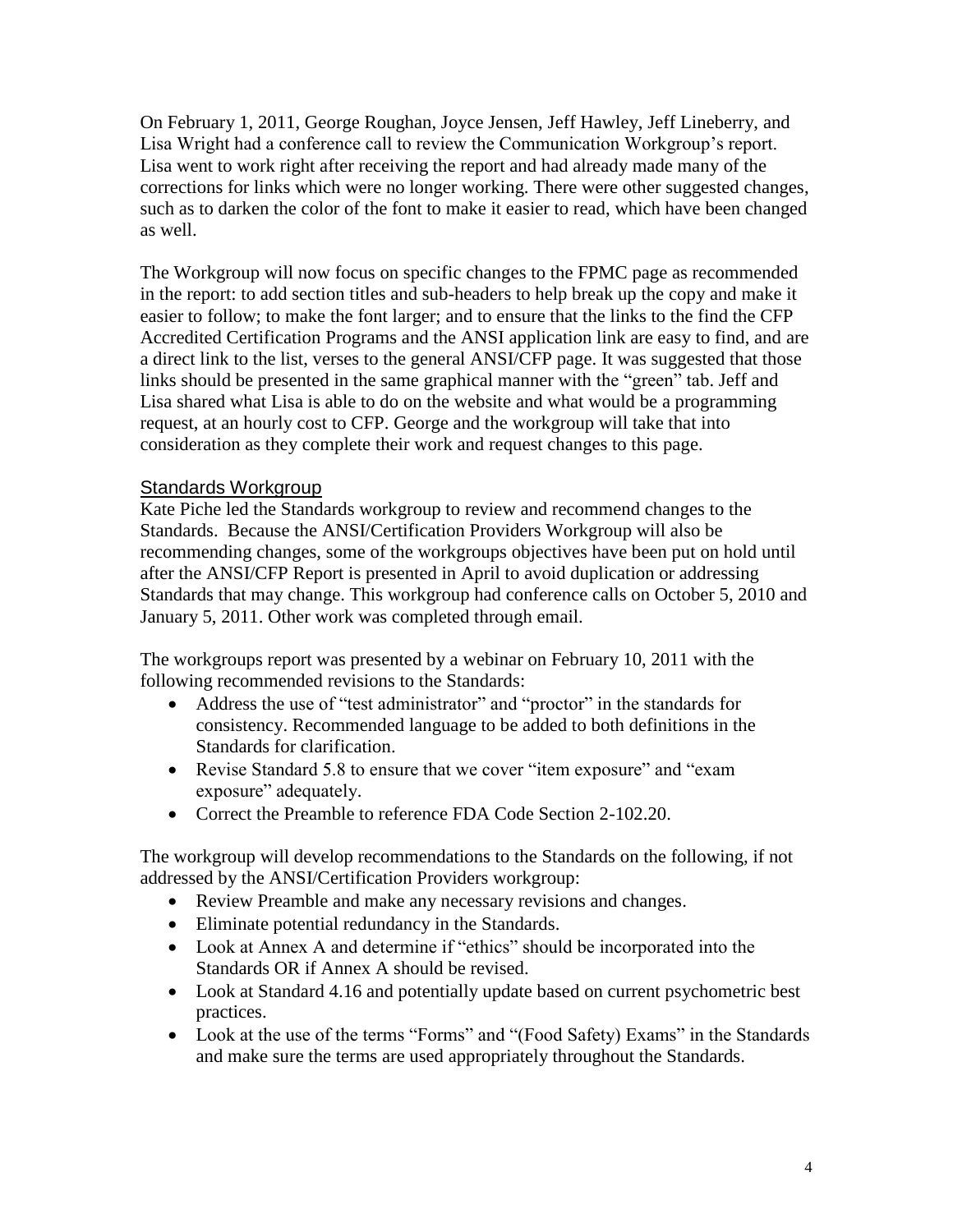## Bylaws Workgroup

Vicki Every agreed to chair the Bylaws Workgroup. There will be an effort to ensure consistency wherever possible between the bylaws. The Bylaws workgroup held a conference call on November 5, 2010.

Vicki had Ruth Hendy, Chair of the CFP Bylaw Committee, review the FPMCC Bylaws and she provided comments and recommendations. These, as well as the notes from the discussion in Rosemont, have been compiled to present to the committee with workgroup recommendations.

The Bylaws Workgroup was asked to address the following:

- Committee Alternates (e.g. roles, responsibilities, expectations).
- Committee "Consultants" (e.g. hired vs. appointed vs. subject matter experts roles, and responsibilities).
- Language Consistency both within the FPMCC Bylaws and with the CFP Bylaws.

Based on the work done so far, the Bylaws Workgroup will complete recommendations on the following before presenting to the FPMCC:

- Term limits and membership retention.
- Special rules (to replace "modified" Robert's Rules of Order language).
- Ouorum language.
- Committee structure and voting (including workgroups and sub-committees).
- Removal of committee members for non-participation.
- Wordsmith "alternates" language.
- Edit to clarify "issue" terminology.
- Clarification of comments regarding adherence to CFP Bylaws and Robert's Rules of Order.

## ANSI/Certification Providers Workgroup

Conference call meeting dates were held on August 5, September 13, October 12, and November 23, 2010. A face-to-face meeting was held in Orlando Florida December 14, 15 and 16, 2010. The workgroup greatly appreciates Larry Lynch and the Environmental Health Testing (National Registry) for hosting the meeting in Orlando and providing the meeting room and meals. Conference calls were held on January 25, February 10, and March 8, 2011. The workgroup will present their recommended solution to the Committee with a Webinar on March 22, 2011. This presentation will explain: the process that facilitator John Marcello guided the workgroup through; summarize the security information collected through the process; and the recommended solutions based on these findings to formulate the proposed revision to the Standards. The webinar will present the information and recommendations for the committee members to deliberate and prepare to discuss at the FPMCC meeting on April 6, 7, and 8, 2011, in Indianapolis.

Following the committee discussion and input, specific changes to the Standards will be recommended to address the decisions. The Committee will continue work as needed with conference calls to have a consensus of the FPMCC, ANSI and the Certification